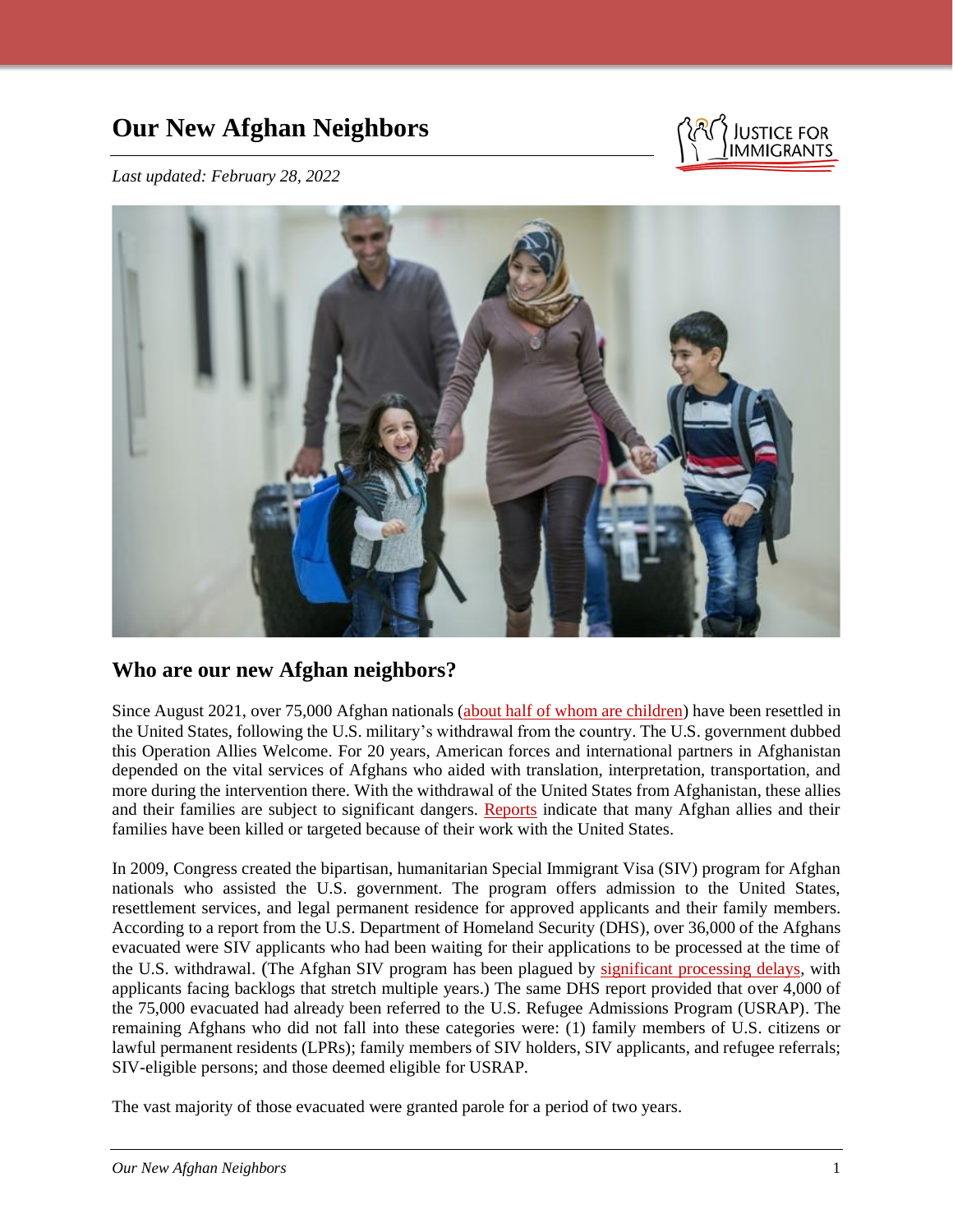# **What is parole under U.S. immigration law?**

The parole provision of the Immigration and Nationality Act (INA) gives the Secretary of DHS the authority to "parole into the United States temporarily under such conditions as he may prescribe only on a case-bycase basis for urgent humanitarian reasons or significant public benefit any alien applying for admission to the United States" (INA  $212(d)(5)(A)$ ). In plain language, this means DHS and its subagencies can use parole to allow people to enter the United States for humanitarian reasons. This parole is typically only granted for one or two years, during which parolees are considered "applicants for admission." Certain people who receive parole (otherwise known as "parolees") may also apply for work authorization and, once granted, may live and work in the United States for the duration of their parole. Typically, parolees are not eligible for the same benefits and services as refugees who enter the United States through USRAP, nor do they have any guaranteed way to remain in the United States. However, Congress enacted legislation in September 2021 to make the Afghan parolee population eligible for the same benefits and services as conventional refugees. This has allowed them to be served by the national resettlement agencies.

This parole authority has been [utilized](https://immigrationforum.org/article/explainer-what-we-can-learn-from-prior-adjustment-acts-and-what-they-mean-for-afghan-resettlement/) by both Democratic and Republican administrations since the end of World War II to protect people fleeing from persecution. After the fall of Saigon at the end of the Vietnam War, the U.S. established a parole program to rapidly evacuate over 130,000 Vietnamese refugees under Operation New Life. In 1996, the U.S. resettled 6,600 Iraqi Kurds under Operation Pacific Haven.

# **What is an adjustment act and why do our new Afghan neighbors need one?**

Parole is not an immigration status. Rather, it is permission to enter and remain in the United States for a temporary and fixed period. Once in the country, newly arrived Afghans who are eligible can apply for asylum, employment- or family-based adjustment, or special immigrant status, each of which could result in lawful permanent residence. Unfortunately, there are many obstacles involved with each of those options. The current [affirmative asylum backlog](https://trac.syr.edu/immigration/reports/672/) is over 200,000 cases. Many Afghan evacuees were forced to destroy important documentation during the evacuation in order to avoid Taliban violence across a patchwork of checkpoints around the country. Many Afghan visa applicants (and others) had important documentation destroyed by the U.S. Embassy in Kabul as the city fell. Such complications could make asylum claims more difficult and increase the likelihood that Afghan parolees will end up in alreadyoverwhelmed immigration courts and eligible for deportation. That's where an adjustment act comes in.

An Afghan Adjustment Act would provide a means for Afghans to fully integrate within American communities—essentially, to put them on the same legal footing they would have been, had they had the opportunity to enter the country as SIV holders or formal refugees through USRAP. The legislation would provide a more streamlined process for Afghan parolees to apply for permanent residence and, if they desired, later pursue naturalization. Without an Afghan adjustment act, thousands of Afghans would be in danger of falling out of status once their parole expires, adding to the United States' existing undocumented population, lose work authorization, and be subject to deportation back to Afghanistan. Moreover, the task of helping Afghans to file asylum applications would fall to resettlement agencies and legal service providers in local communities, which are already stretched thin.

Congress has passed similar legislation at the conclusion of several U.S.-involved conflicts or humanitarian crises in the past. Three noteworthy examples include legislation passed following the Cuban Revolution (1966), after the U.S. withdrawal from Vietnam (1977), and following both Operation Desert Storm and Operation Iraqi Freedom (1999 and 2008, respectively). These adjustment acts granted Cubans, people from Southeast Asia, and Iraqis who had entered the United States as nonimmigrants or parolees the opportunity to adjust to LPR status. An Afghan Adjustment Act is also supported by national security